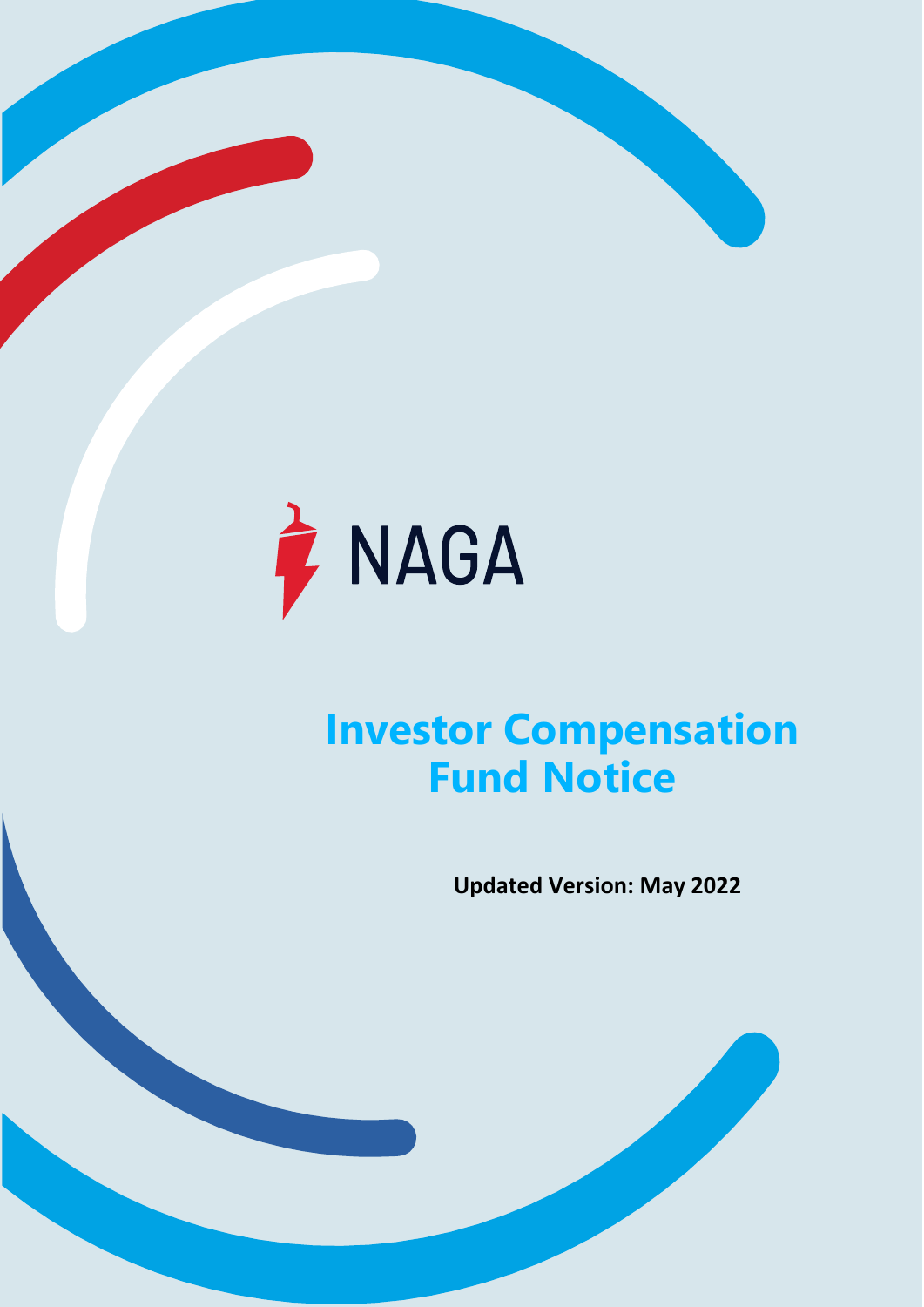# **A** NAGA

# **Contents**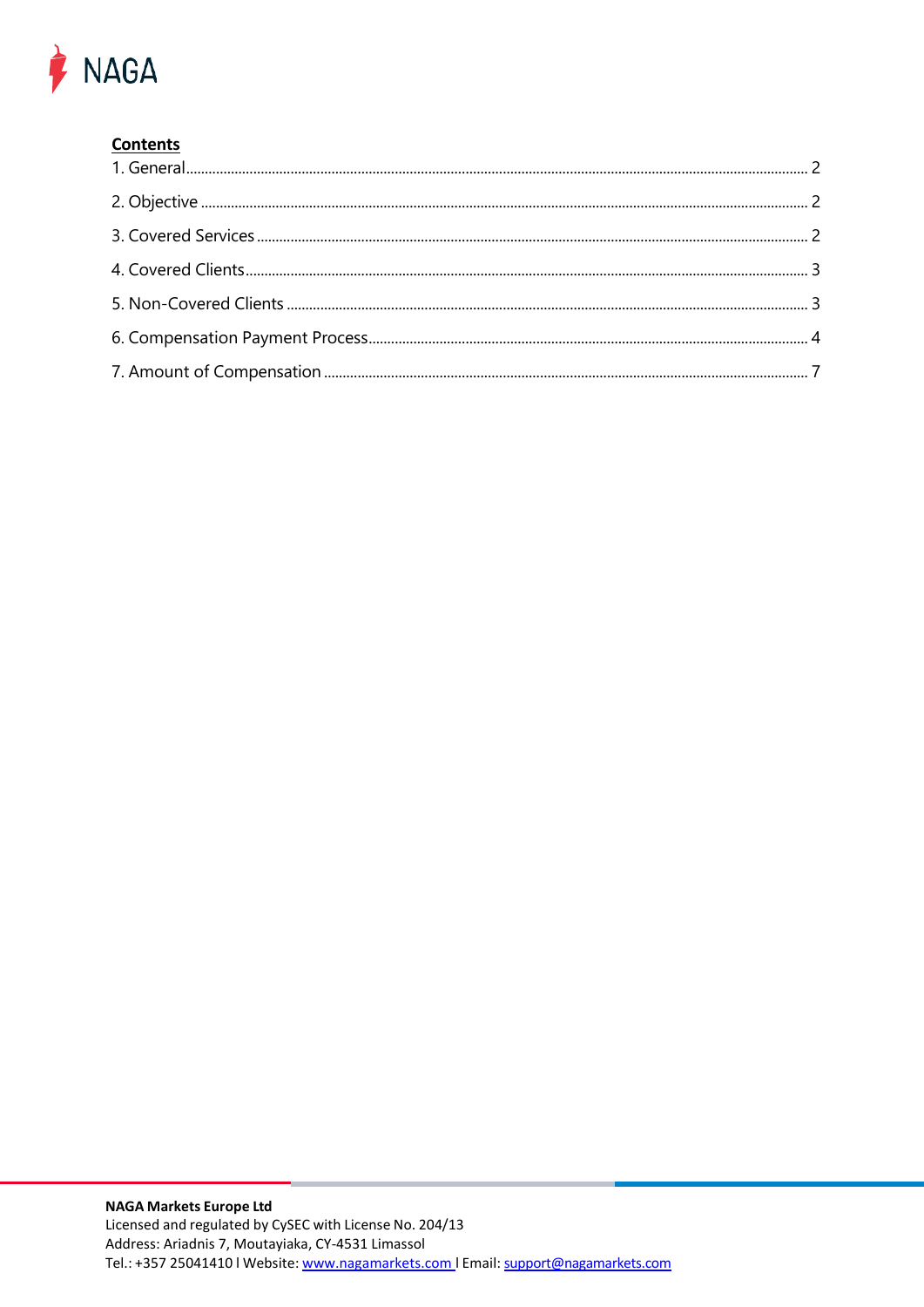

## <span id="page-2-0"></span>**1. General**

NAGA Markets Europe Ltd (hereinafter, the "Company") is a member of the Investor Compensation Fund ("ICF") for the Clients of Cyprus Investment Firms ("CIFs"), under the Provision of Investment Services, the Exercise of Investment Activities, the Operation of Regulated Markets and Other Related Matters Law 87(I)/2017, as subsequently amended from time to time ("the Law").

#### <span id="page-2-1"></span>**2. Objective**

The objective of the ICF is to secure claims of the covered Clients against members of the ICF, through the payment of compensation in cases where the member concerned is unable, due to its financial circumstances and when no realistic prospect of improvement in the above circumstances in the near future seems possible.

The ICF compensates the covered Clients for claims arising from the covered services provided by its members, so long as failure by the member of the ICF to fulfil its obligations has been ascertained, in accordance with the terms and procedure defined in the Law, notwithstanding a relevant obligation by the member of the ICF in accordance with the legislation and the terms which govern its agreement with the covered Client and regardless of whether the said obligation of the member of the ICF is based on the agreement or on wrongdoing.

#### <span id="page-2-2"></span>**3. Covered Services**

Covered services of the Company are the investment services of:

- (a) Reception and transmission of orders in relation to one or more of the Financial Instruments.
- (b) Execution of orders on behalf of Clients.
- (c) Dealing on own Account
- (d)Portfolio management

And the following Ancillary Services:

(a) Safekeeping and administration of Financial Instruments for the account of Clients,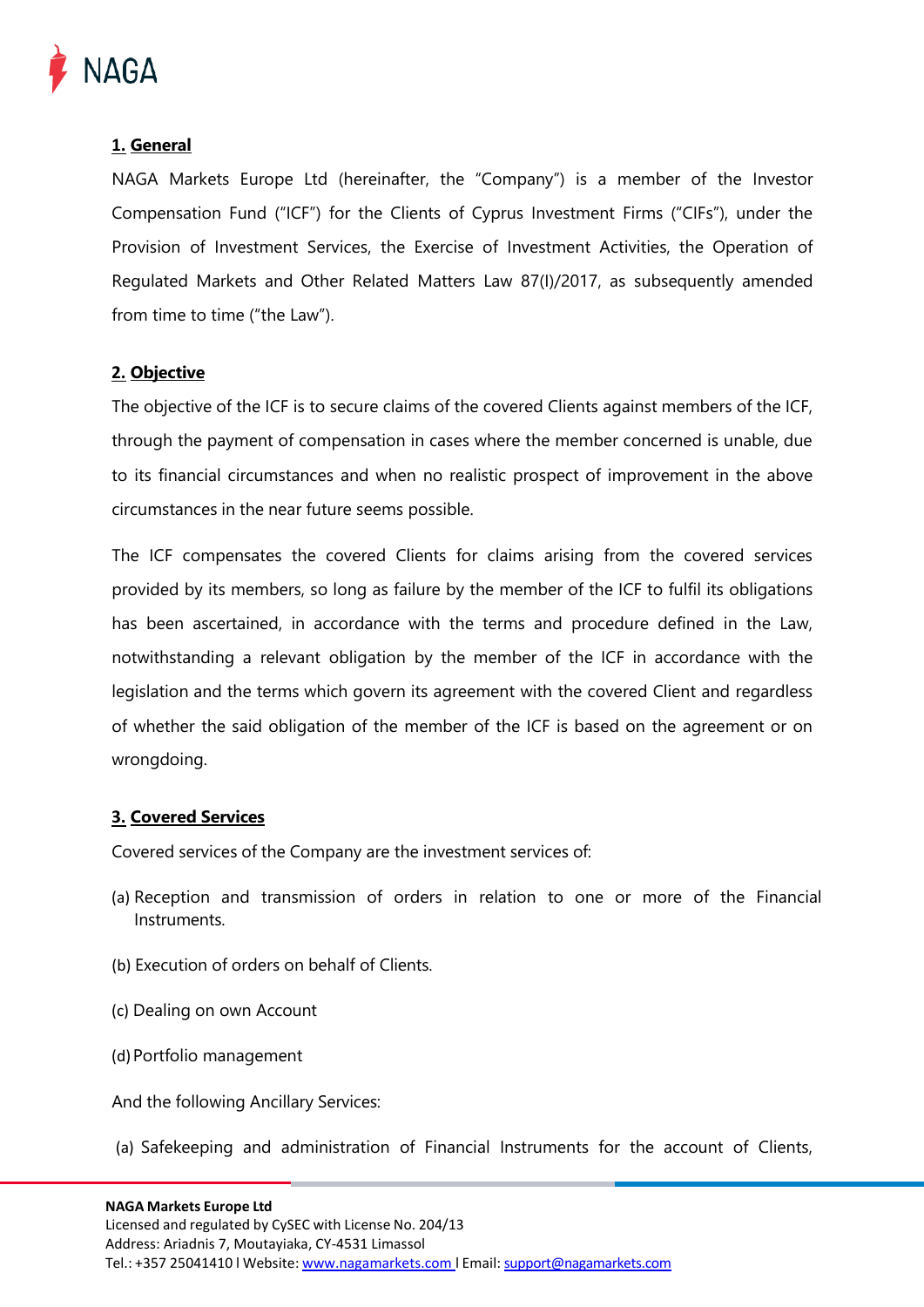

including custodianship and related services such as cash/collateral management.

(b) Foreign exchange services where these are connected to the provision of investment services

(c) Granting credits or loans to an investor to allow him to carry out a transaction in one or more financial instruments, where the firm granting the credit or loan is involved in the transaction

### <span id="page-3-0"></span>**4. Covered Clients**

The ICF covers Retail Clients of the Company. It does not cover Professional Clients and Eligible Counterparties. For more details see paragraph 5 below.

#### <span id="page-3-1"></span>**5. Non-Covered Clients**

5.1. The ICF shall pay no compensation to individuals against whom criminal proceedings under the provisions of the Prevention and Suppression of the Legalization of Proceeds from Criminal Activities Law of 2007, as amended from time to time or replaced, are pending.

5.2. Under Applicable Regulations, the ICF does not compensate the following investor categories:

(a) The following categories of institutional and professional investors:

- Investment Firms (IFs).
- Legal entities associated with the Company and, in general, belonging to the same group of companies.
- Banks.
- Cooperative credit institutions.
- Insurance companies.
- Collective investment organizations in transferable securities and their management companies.
- Social insurance institutions and funds.
- Investors characterized by the Company as professionals, upon their request.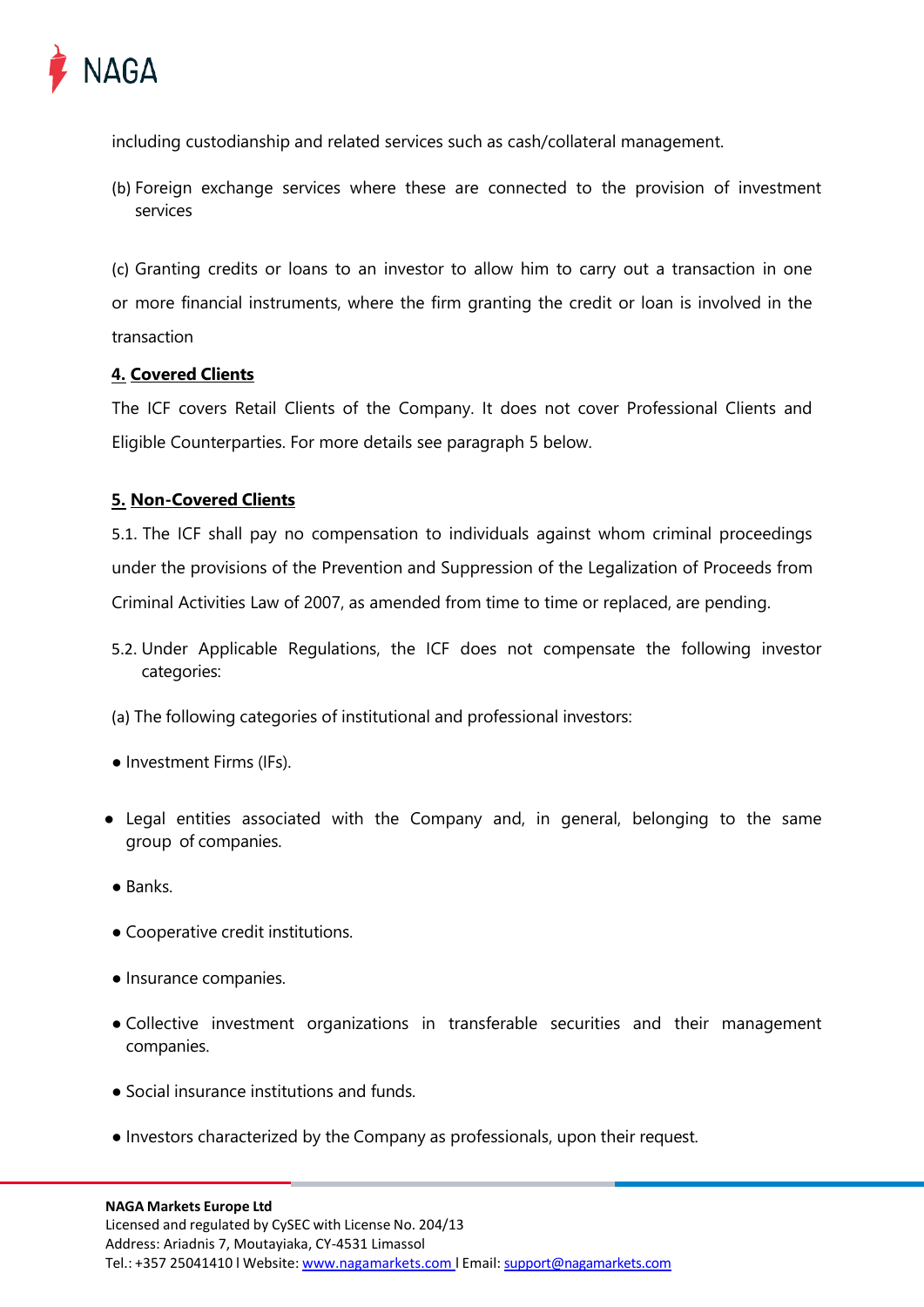

- (b) States and supranational organizations.
- (c) Central, federal, confederate, regional and local administrative authorities.
- (d) Enterprises associated with the Company.

(e) Managerial and administration staff of the Company.

(f) Shareholders of the Company whose participation directly or indirectly in the capital of the Company amounts to at least 5% of its share capital, or its partners who are personally liable for the obligations of the Company, as well as persons responsible for the carrying out of the financial audit of the Company as provided by the Law, such as qualified auditors.

(g) Investors having in enterprises connected with the Company and, in general, of the group of companies, to which the Company belongs, positions or duties corresponding to the ones listed in sub-paragraphs (e) and (f) of this paragraph.

(h) Second-degree relatives and spouses of the persons listed in sub-paragraphs (e), (f) and (g) of this paragraph as well as third parties acting for the account of these persons.

(i) Apart from investors convicted of a criminal offence pursuant to the Prevention and Suppression of Money Laundering Activities Law of 2007, as amended or replaced, investors-Clients of the Company responsible for facts pertaining to the Company that have caused its financial difficulties or have contributed to the worsening of its financial situation or which have profited from these facts.

(j) Investors in the form of a company which, due to its size, is not allowed to draw a summary balance sheet in accordance with the Companies Law or a corresponding law of a Member State of the European Union.

5.3. In the cases of sub-paragraphs (e), (f), (g) and (g) of paragraph 5.2., the ICF suspends the payment of compensation informing the interested parties accordingly, until it reaches a final decision as to whether such cases apply.

#### <span id="page-4-0"></span>**6. Compensation Payment Process**

6.1. The ICF compensates the covered Clients for claims arising from the covered services provided by the Company, when failure by the Company to fulfil its obligations has been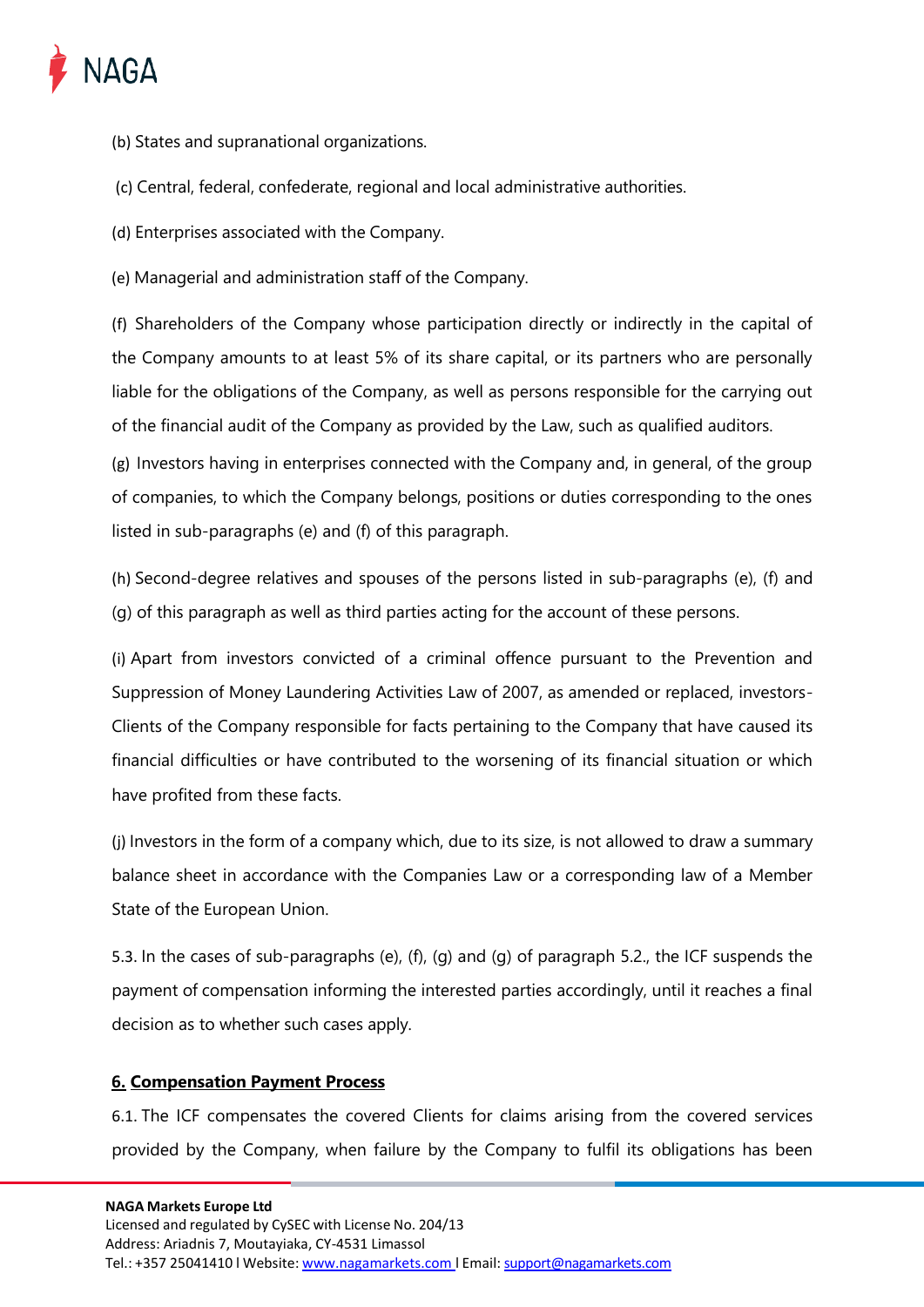

ascertained (see also paragraphs 6.2., 6.3. and 6.4. below).

6.2. The following constitutes failure by the Company to fulfil its obligations:

(a) Either to return Client fund to its covered Clients which are held by the Company indirectly in the framework of the provision by the Company to the said Clients of covered services, and which the latter requested the Company to return, in exercise of their relevant right; or

(b) To return to the covered Clients financial instruments which belong to them and which the Company manages.

6.3.The ICF initiates the compensation payment process in one of the following situations:

(a) The Cyprus Securities and Exchange Commission (CySEC) has determined by resolution that that the Company is unable to meet such of its duties as arise from its Clients' claims in connection with the investment services it has provided, as long as such inability is directly related to its financial circumstances with respect to which no realistic prospect of improvement in the near future seems foreseeable, and has issued its decision on the commencement of the compensation payment procedure by the ICF as well as has published the said decision in the Official Gazette of the Republic of Cyprus as well as on its website on the Internet.

CySEC can issue such decision when at least one of the following preconditions is fulfilled:

(i) The Company submits to the ICF or to CySEC a written statement declaring its failure to fulfil its obligations towards its Clients; or

(ii) The Company files an application for liquidation in accordance with the provisions of Part V of the Companies Law of Cyprus; or

(iii) CySEC has revoked or suspended the Company's authorization to provide investment services and ascertains that the Company is not expected to be in a position to fulfil its obligations toward its Clients in the near future, for reasons which do not concern a temporary lack of liquidity which can be dealt with immediately.

(b) A judicial authority has, on reasonable grounds directly related to the financial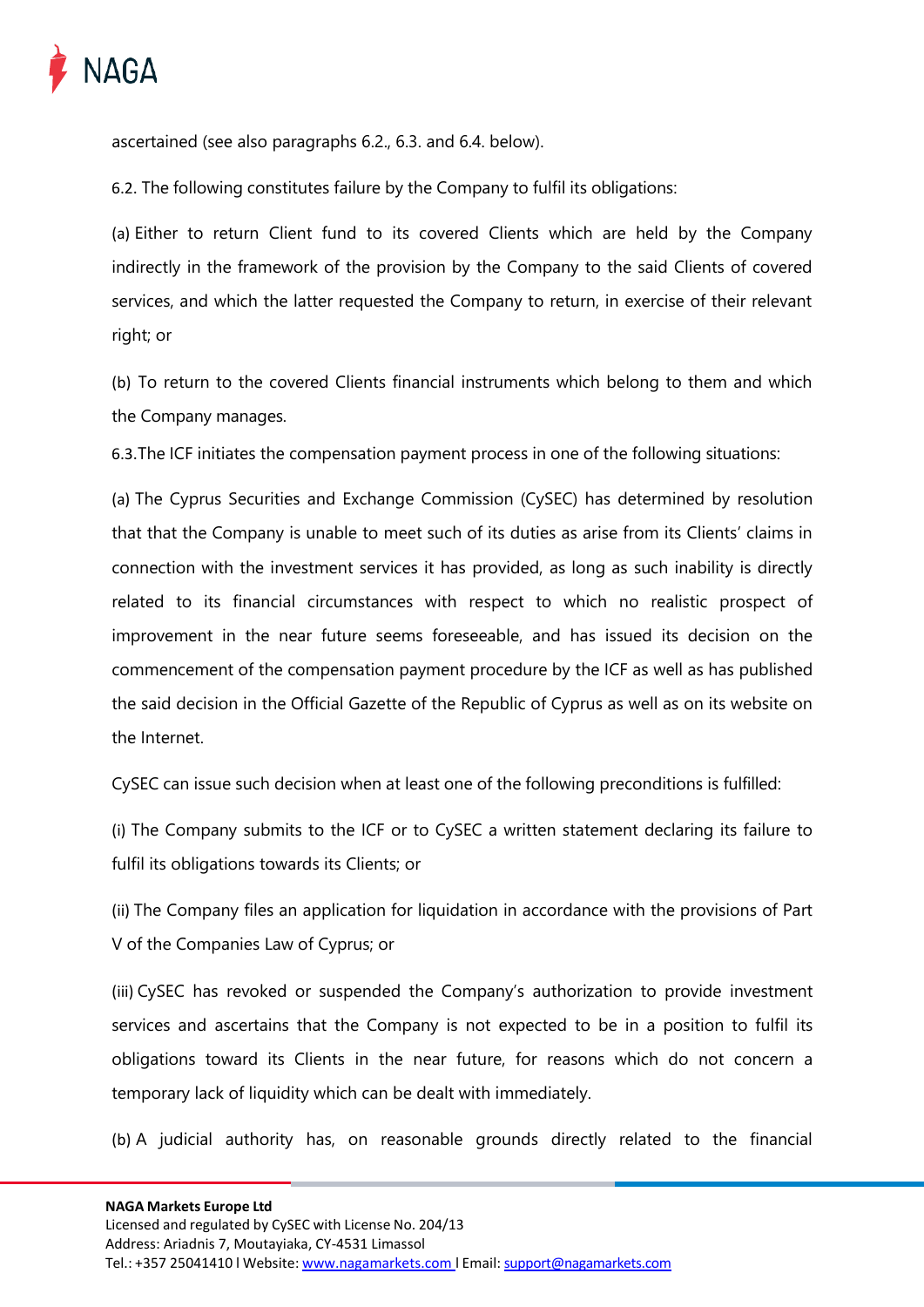

circumstances of the Company, issued a ruling which has the effect of suspending the investors' ability to lodge claims against it.

6.4. Upon issuance of a decision to initiate the compensation payment process by a Court or by CySEC, the ICF publishes, in at least three (3) newspapers of national coverage, an invitation to the covered Clients to make their claims against the Company. The invitation outlines the procedure for submission of the relevant compensation applications, including the deadline for submission and the content of such applications.

6.5. The compensation applications of covered Clients with which they make their claims against the Company are submitted to the ICF in writing and must include:

(i) The name of the claimant-Client;

(ii) The address, telephone and fax numbers as well as any email address of the claimant-Client;

(iii) The Client code that the claimant-Client had with the Company;

(iv) The particulars of the covered services agreement between the ICF and the claimant-Client;

(v) The type and amount of the alleged claims of the claimant-Client;

(vi) The exposition of the particulars from which the alleged claims of the claimant-Client and their amount are delivered;

(vii) Any other information the ICF might or will request.

6.6. Upon submission of the compensation applications, the Administrative Committee of the ICF has control especially if:

(i) The claimant-Client falls within the category of covered Clients;

(ii) The application was timely submitted;

(iii) The claimant-Client is not convicted of a criminal offence pursuant to the Prevention and Suppression of Money Laundering Activities Law of 2007, as amended or replaced;

(iv) The conditions for the valid submission of compensation applications are fulfilled.

6.7. The Administrative Committee rejects the compensation application in case the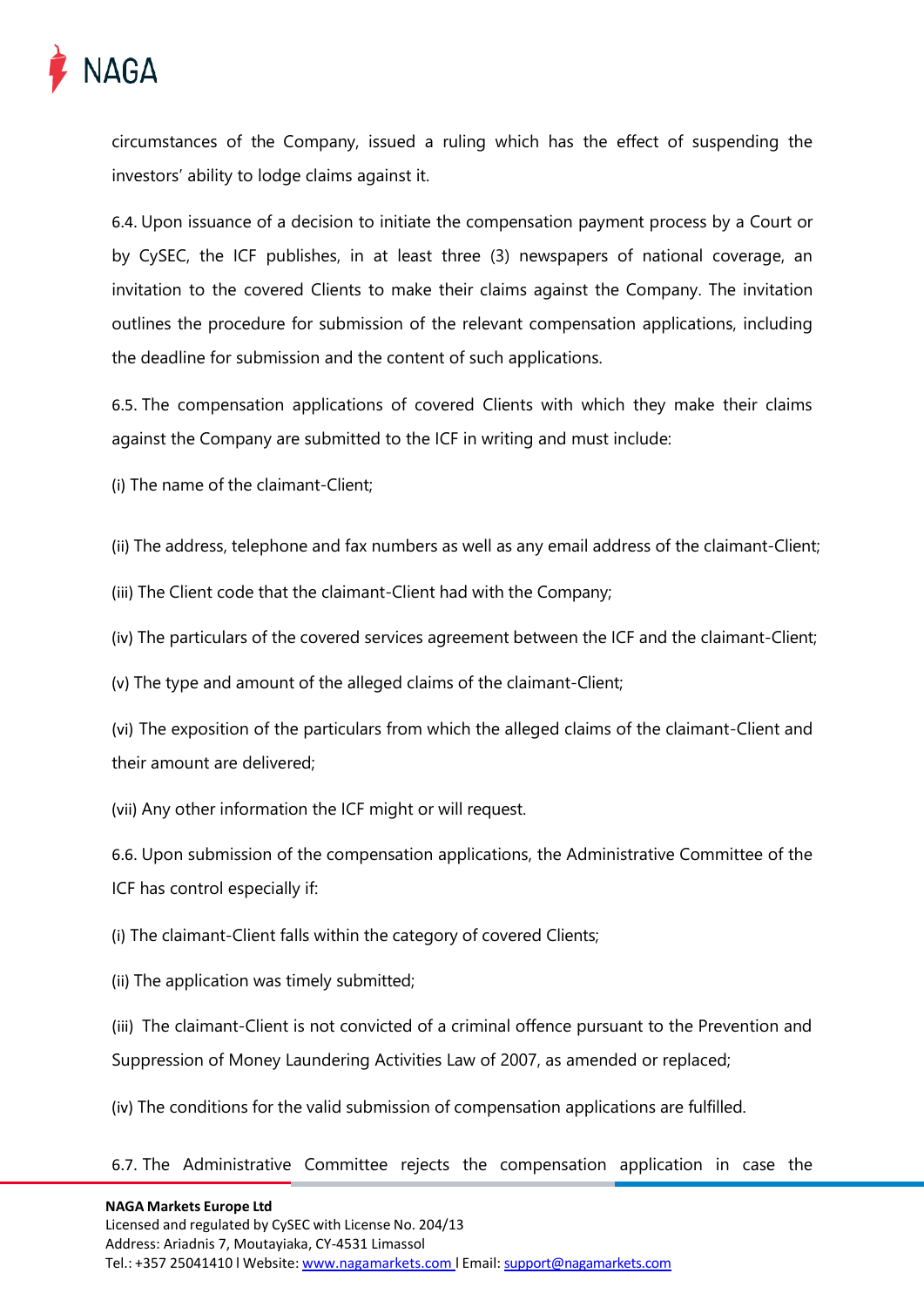

claimant-Client does not fulfil the conditions referred to in paragraph 6.6. above, or if at the Administrative Committee's discretion, at least one of the following reasons exists:

(i) The claimant-Client used fraudulent means in order to secure the payment of compensation by the ICF, especially if it knowingly submitted false evidence;

(ii) The damage suffered by the claimant substantially derived from concurrent negligence or offence on its behalf in relation to the damage it suffered and to its underlying cause.

6.8. Upon completion of the valuation, the ICF:

(i) Issues minutes listing the Clients of the Company which are compensation beneficiaries along with the amount of money each one of them is entitled to receive, and, communicates it to CySEC and the Company within five (5) working days from its issue; and

(ii) Communicates to each affected Client its finding no later than fifteen (15) days from the issue of the aforementioned minutes determining the total compensation amount this Client is entitled to receive.

#### <span id="page-7-0"></span>**7. Amount of Compensation**

7.1. The amount of compensation payable to each covered Client is calculated in accordance with the legal and contractual terms governing the relation of the covered Client with the Company, subject to the rules of setoff applied for the calculation of the claims between the covered Client and the Company.

7.2. The calculation of the payable compensation derives from the sum of total established claims of the covered Client against the Company, arising from all covered services provided by the Company and regardless of the number of accounts of which the customer is a beneficiary, the currency and place of provision of these services.

7.3. The total payable compensation to each covered Client of the Company may not exceed the amount of twenty thousand Euros (EUR 20,000), irrespective of the number of accounts held, currency and place of offering the investment service.

7.4. In the case whereby beneficiaries of a joint account of the Company are in their majority